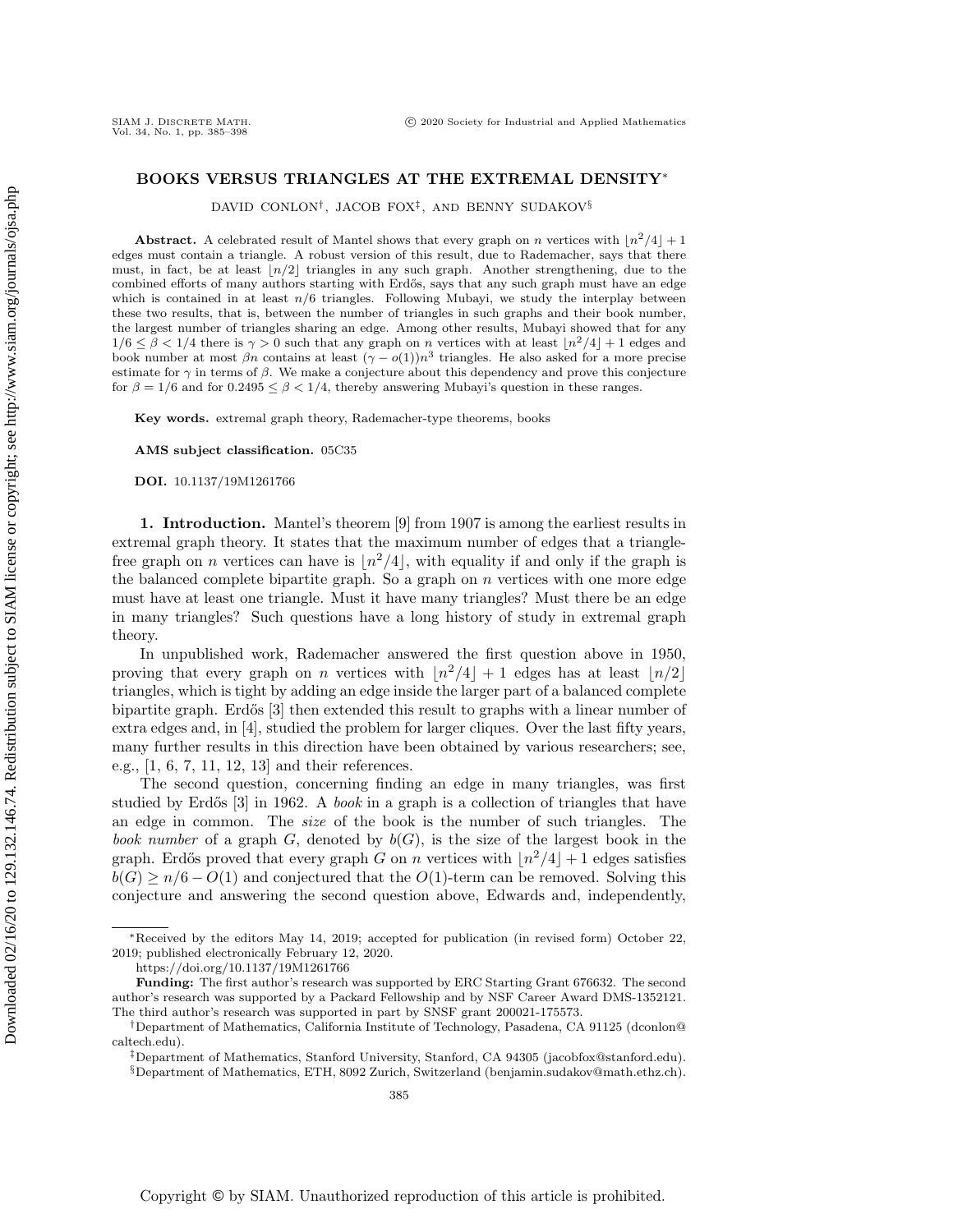Khadžiivanov and Nikiforov [\[8\]](#page-12-6) proved that every such graph satisfies  $b(G) \geq n/6$ , which is tight.

Our concern here is with a problem of Mubayi [\[10\]](#page-13-3) about the interplay between the two questions above. More precisely, if a graph G on n vertices with  $\lfloor n^2/4\rfloor + 1$ edges satisfies  $b(G) \leq b$ , at least how many triangles must it have? We write  $t(n, b)$ for this minimum number. Mubayi proved that for fixed  $\beta \in (1/4, 1/2)$ , if  $b(G) < \beta n$ , then  $t(n, b) \geq \left( \frac{1}{2}\beta (1 - 2\beta) - o(1) \right) n^2$ , a bound which is asymptotically tight. He also showed that  $t(n, b)$  changes from quadratic to cubic in n when  $b \approx n/4$ . More precisely, he proved that for each  $\beta \in (1/6, 1/4)$  there is  $\gamma > 0$  such that  $t(n, \beta n) \geq (\gamma - o(1))n^3$ . He then asked for a more precise determination of the optimal  $\gamma$  in terms of  $\beta$ , but added that the problem "seems very hard." Our contribution in this paper is to make a conjecture about this dependency and to confirm this conjecture for  $\beta = 1/6$  and for  $0.2495 \leq \beta < 1/4$ .

To elaborate, we consider the 3-prism graph, the skeleton of the 3-prism, consisting of two disjoint triangles with a perfect matching between them. For nonnegative integers b and n with  $b \leq n/4$ , let  $S_{b,n}$  be the graph on n vertices formed by blowing up the 3-prism graph, where four of the six parts, corresponding to the vertices of two edges of the matching, are of size b, and the remaining two parts are of size  $\lfloor (n - 4b)/2\rfloor$  and  $\lfloor (n - 4b)/2\rfloor$ . Restated,  $S_{b,n}$  has vertex set consisting of six parts  $U_1, U_2, U_3, V_1, V_2, V_3$  with  $|U_1| = |U_2| = |V_1| = |V_2| = b$ ,  $|U_3| = \lfloor (n - 4b)/2\rfloor$ ,  $|V_3| = \left[ (n - 4b)/2 \right]$ ,  $U_i$  is complete to  $U_j$  for  $i \neq j$ ,  $V_i$  is complete to  $V_j$  for  $i \neq j$ ,  $U_i$  is complete to  $V_i$  for each i, and there are no other edges. The graph  $S_{b,n}$  has n vertices,  $\lfloor n^2/4 \rfloor$  edges, book number b if  $b \geq n/6$  and  $b^2(n - 4b)$  triangles. If  $b = 0$  or  $n/4$ , then  $S_{b,n}$  is the balanced complete bipartite graph, but otherwise has triangles. We make the following conjecture.<sup>[1](#page-1-0)</sup>

<span id="page-1-1"></span>CONJECTURE 1.1. If  $n/6 \leq b < n/4$ , then every graph on n vertices with at least  $\lfloor n^2/4\rfloor$  edges and book number at most b which is not the balanced complete bipartite graph has at least  $b^2(n-4b)$  triangles, with equality if and only if the graph is  $S_{b,n}$ .

Our main result is a proof of Conjecture [1.1](#page-1-1) when b is not much smaller than  $n/4$ .

<span id="page-1-2"></span>THEOREM 1.2. Conjecture [1.1](#page-1-1) holds for graphs with at least  $n^2/4$  edges if  $0.2495n \leq b < n/4$ .

While Theorem [1.2](#page-1-2) is stated for graphs with at least  $n^2/4$  edges, the proof is robust enough to yield the analogous result for graphs with  $\lfloor n^2/4\rfloor$  edges. We only prove the weaker statement for simplicity of presentation.

The perceptive reader will have noticed that our Conjecture [1.1](#page-1-1) differs from Mubayi's question in one small, but important, detail: we allow our graphs to have  $\lfloor n^2/4\rfloor$  edges, whereas Mubayi looks at graphs with at least  $\lfloor n^2/4\rfloor + 1$  edges, thus guaranteeing that there are always some triangles. However, Conjecture [1.1](#page-1-1) also implies an asymptotically tight bound on the function  $t(n, b)$ . To see this, consider a slightly different blow-up of the 3-prism graph, adding one vertex to each  $U_i$  and subtracting one vertex from each  $V_i$ . If n is even, we get a graph with book number  $b+1$  and with three more edges and n more triangles than  $S_{n,b}$ . If n is odd, we get a graph with book number  $b + 1$  and with two more edges and  $n - 2b$  more triangles than  $S_{n,b}$ . We now delete two edges, each in  $b+1$  triangles but not in a common

<span id="page-1-0"></span><sup>1</sup>Though the final version of Mubayi's paper [\[10\]](#page-13-3) contains no conjecture about the behavior of  $t(n, \beta n)$  for  $1/6 \leq \beta < 1/4$ , the original arXiv version described a construction which is almost identical to that given here. As such, we might well ascribe an approximate version of Conjecture [1.1](#page-1-1) to him.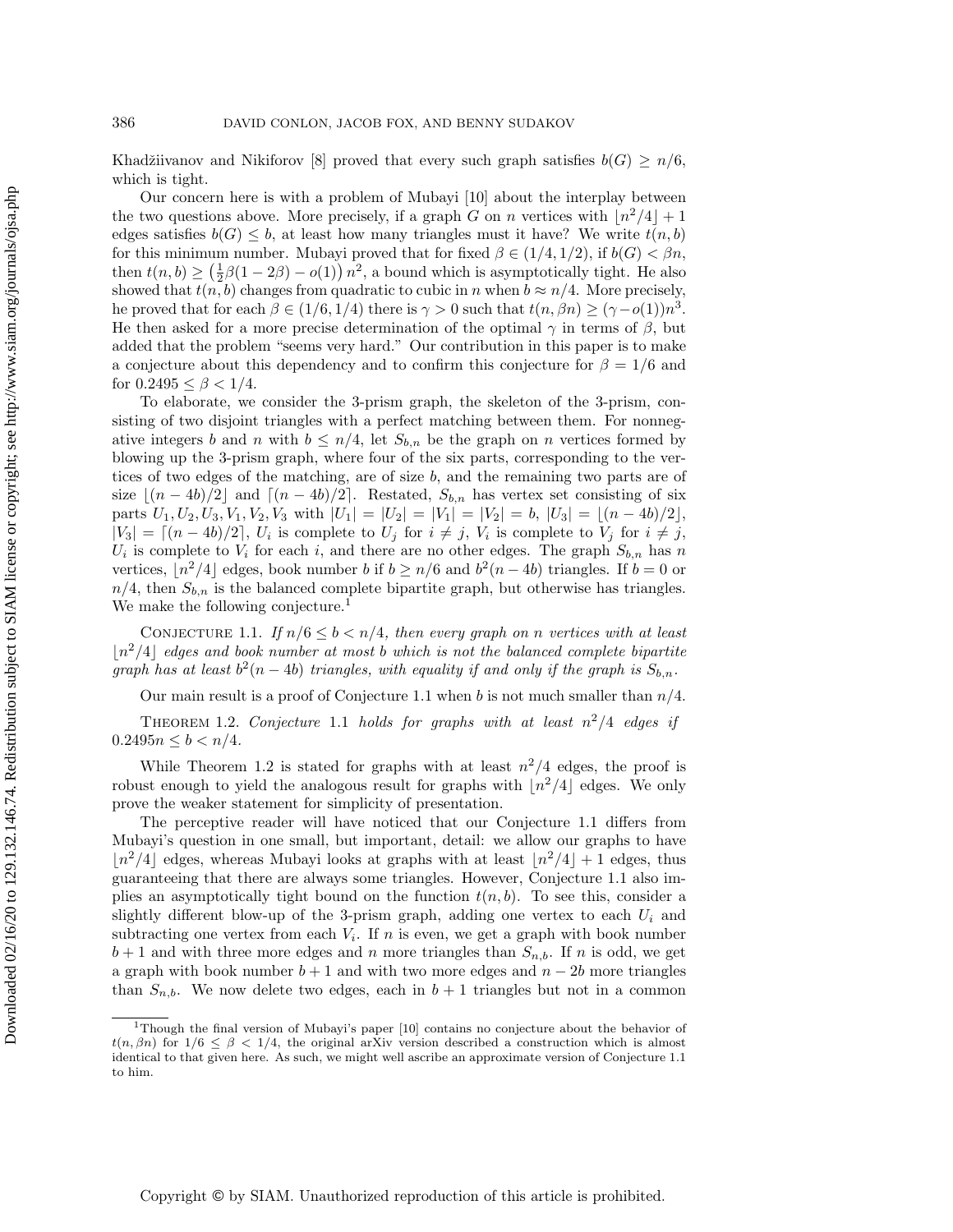Downloaded 02/16/20 to 129.132.146.74. Redistribution subject to SIAM license or copyright; see http://www.siam.org/journals/ojsa.php Downloaded 02/16/20 to 129.132.146.74. Redistribution subject to SIAM license or copyright; see http://www.siam.org/journals/ojsa.php

triangle, if n is even and one edge in  $b + 1$  triangles if n is odd, yielding the bounds  $t(n, b+1) \leq b^2(n-4b)+n-2(b+1)$  if n is even and  $t(n, b+1) \leq b^2(n-4b)+n-2b-(b+1)$ if  $n$  is odd. Together with Conjecture [1.1,](#page-1-1) these constructions imply the required asymptotic estimate on  $t(n, b)$  for  $n/6 \leq b \leq n/4 - \omega (1)$ , where the  $\omega (1)$  term indicates any function tending to infinity with n.

We also study what happens at the other end of the range, showing that Conjec-ture [1.1](#page-1-1) holds for  $b = n/6$ . More precisely, we will make use of results from a paper of Bollobás and Nikiforov [\[2\]](#page-12-7), themselves derived from the earlier work of Edwards and of Khadžiivanov and Nikiforov  $[8]$ , to show that the conjecture holds in this case.

<span id="page-2-2"></span>THEOREM 1.3. Conjecture [1.1](#page-1-1) holds for graphs with at least  $n^2/4$  edges if  $b = n/6$ .

In practice, we will prove a more general theorem and, once again, this theorem also holds for graphs with  $\lfloor n^2/4\rfloor$  edges. However, it is again more convenient, principally from a notational standpoint, to assume that our graph has at least  $n^2/4$ edges.

**Notation.** For a graph G and vertex v, the neighborhood  $N(v)$  denotes the set of vertices adjacent to v, while the degree of v is denoted by  $d(v) := |N(v)|$  and the degree of v into a vertex subset A is denoted by  $d_A(v) := |N(v) \cap A|$ . For two vertices u and v, their common neighborhood is denoted by  $N(u, v)$  and their codegree  $d(u, v) = |N(u, v)|$  is the number of vertices adjacent to both u and v. The co-degree of u and v into a vertex subset A is denoted by  $d_A(u, v) := |N(u, v) \cap A|$ . For a vertex subset A, we write  $E(A)$  for the set of edges in A and  $e(A)$  for the number of such edges. Similarly, for vertex subsets A and B, the set of edges with one vertex in A and the other in B is denoted by  $E(A, B)$  and the number of such edges is  $e(A, B) = |E(A, B)|$ . If the underlying graph G is not clear from context, we include it in the notation.

2. Proof of Theorem [1.2.](#page-1-2) The following lemma gives a bound on the maximum cut of a graph with few triangles. The result and proof in the special case of trianglefree graphs is due to Erd $\ddot{\circ}$  et al. [\[5\]](#page-12-8).

<span id="page-2-0"></span>LEMMA 2.1. If  $G$  is a graph with n vertices,  $m$  edges, and t triangles, then  $G$  can be made bipartite by deleting at most  $m - \frac{4m^2}{n^2} + \frac{6t}{n}$  edges.

*Proof.* We will show that there is a vertex x for which  $N(x)$  and  $N(x)$  form the desired bipartition of the vertex set by picking x uniformly at random. The expected number of edges in the neighborhood of x is  $3t/n$ . The expected number of edges in  $N(x)$  is

$$
\frac{1}{n} \sum_{x \in V(G)} e(\overline{N(x)}) = \frac{1}{n} \sum_{(a,b) \in E(G)} (n - d(a) - d(b) + d(a,b))
$$

$$
= m + \frac{3t}{n} - \frac{1}{n} \sum_{a \in V(G)} d(a)^2 \le m + \frac{3t}{n} - \frac{4m^2}{n^2},
$$

where the first equality follows by double counting the number of triples  $(x, a, b)$  of vertices where  $(a, b)$  is an edge but  $(x, a)$  and  $(x, b)$  are not edges and the last inequality is by Cauchy-Schwarz. Thus, the expected number of edges in  $N(x)$  and  $N(x)$  is at most  $m + \frac{6t}{n} - \frac{4m^2}{n^2}$ . Hence, there exists a choice of x for which this random variable is at most the expected value.

<span id="page-2-1"></span>We use Lemma [2.1](#page-2-0) to prove the following result, which gives conditions under which a graph contains a large induced bipartite subgraph.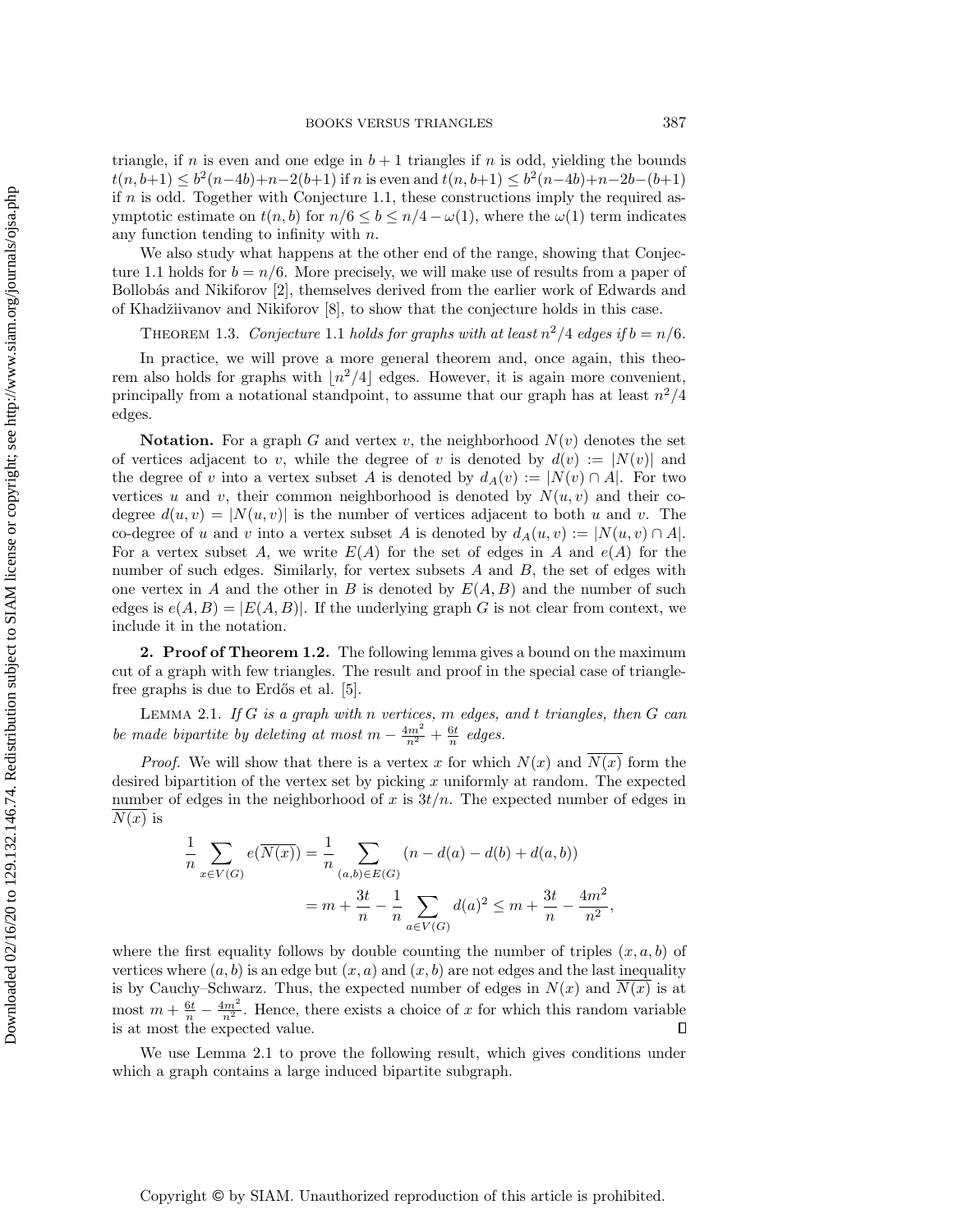LEMMA 2.2. Let G be a graph with n vertices,  $m \geq n^2/4$  edges,  $t \leq c^2 n^3/24$ triangles, and book number  $b \leq (\frac{1}{2} - c) n$ . Then G contains an induced bipartite subgraph that contains all but at most  $48t/cm^2$  vertices.

*Proof.* By Lemma [2.1](#page-2-0) and  $m \geq n^2/4$ , G has a vertex partition  $V(G) = A_0 \cup B_0$ such that all but at most  $6t/n \leq c^2n^2/4$  edges are in  $A_0 \times B_0$ . We have  $|A_0|, |B_0| \geq$  $(1 - c) n/2$ , as otherwise the number of edges in G is at most  $|A_0||B_0| + c^2 n^2/4 < n^2/4$ , a contradiction.

Let A consist of all vertices  $a \in A_0$  with more than  $(b + |B_0|) / 2$  neighbors in  $B_0$ . The set A is independent, as otherwise we would have an edge in more than b triangles. From each vertex  $a \in A_0 \setminus A$ , the number of missing edges to  $B_0$  is at least  $(|B_0| - b)/2 \geq c\frac{n}{4}$ . Thus, we get at least  $| A_0 \setminus A | \cdot c\frac{n}{4}$  missing edges from  $A_0 \setminus A$ to  $B_0$ . We also have that the number of missing edges across  $A_0 \times B_0$  is at most  $|A_0||B_0| - (m - 6t/n) \leq 6t/n$ , so it follows that  $|A_0 \setminus A| \leq (6t/n)/(cn/4) = 24t/cn^2$ . Similarly, letting B consist of all vertices  $b \in B_0$  with more than  $(b+|A_0|)/2$  neighbors in  $B_0$ , we have that B is independent and  $|B_0 \setminus B| \leq 24t/cn^2$ . Thus,  $A \cup B$  induces a bipartite subgraph that contains all but at most  $48t/cn^2$  vertices.  $\Box$ 

Our goal in this section is to prove Theorem [1.2.](#page-1-2) Since the proof is somewhat long, we first give an outline. Let G be a graph on n vertices with at least  $n^2/4$  edges and book number at most  $b$  (where  $b < n/4$ , but is not much smaller) which is not the balanced complete bipartite graph, but contains as few triangles as possible. We let  $H$  be an induced bipartite subgraph of  $G$  with the maximum number of vertices. Let A and B be the parts of H and let C be the remaining vertices, so that A, B, and C form a vertex partition of G. We begin the proof by deriving some simple properties of the graph  $G$ . For instance, as there are not many triangles in  $G$ , we can use Lemma [2.2](#page-2-1) to deduce that  $|C|$  is small. We can also conclude that C is nonempty since G has at least  $n^2/4$  edges but is not complete bipartite. Moreover, by the choice of H, every vertex in  $C$  has a neighbor in both  $A$  and  $B$ . With a little more effort, we can even show that the degree of each vertex in  $C$  is at least the maximum of  $A$  and  $B$ .

From this point on, we do not need to use the fact that each edge of  $G$  is in at most b triangles, just that a random edge from  $E(A \cup B, C)$  is in expectation in at most b triangles. We form a new graph  $G_1$  on the same vertex set as G by adding edges to  $A \times B$  to make A complete to B and deleting the same number of edges from  $E(A \cup B, C)$ . We can do this so that in  $G_1$  each vertex in C has degree at most  $b$  to  $A$  and degree at most  $b$  to  $B$ , the total number of triangles does not increase, and a random edge in  $(A \cup B) \times C$  is in expectation in at most b triangles. We are not able to guarantee that  $G_1$  has book number at most b, but tracking this related expectation is sufficient for our purposes.

We now form another graph  $G_2$  from  $G_1$  by deleting edges in  $E(C)$  and adding an equal number of edges to  $(A \cup B) \times C$  so that each vertex in C has degree b to A and degree b to B. There are three types of triangles in  $G_2$ , those with exactly i vertices in C for  $i = 1, 2, 3$ . It is easy to compute a lower bound on the number of type 1 or 2 triangles in  $G_2$  and we show that this also gives a lower bound in  $G_1$ . Furthermore, the expected number of triangles containing a random edge of  $E(G_2)\cap (A\cup B)\times C$  is at most the expected number of triangles containing a random edge of  $E(G_1) \cap (A \cup B) \times C$ . If  $|C| < n - 4b$ , this expected number is larger than  $b$ , contradicting the fact that the corresponding expected number in  $G$  is at most b. If  $|C| \geq n - 4b$ , we find that the number of type 1 or 2 triangles in  $G_2$  (and, hence, in G) is at least  $b^2(n-4b)$ , with equality only if  $|C| = n - 4b$ . Furthermore, equality can occur only if  $G = G_2$  and all triangles are of type 1, so no edge in C is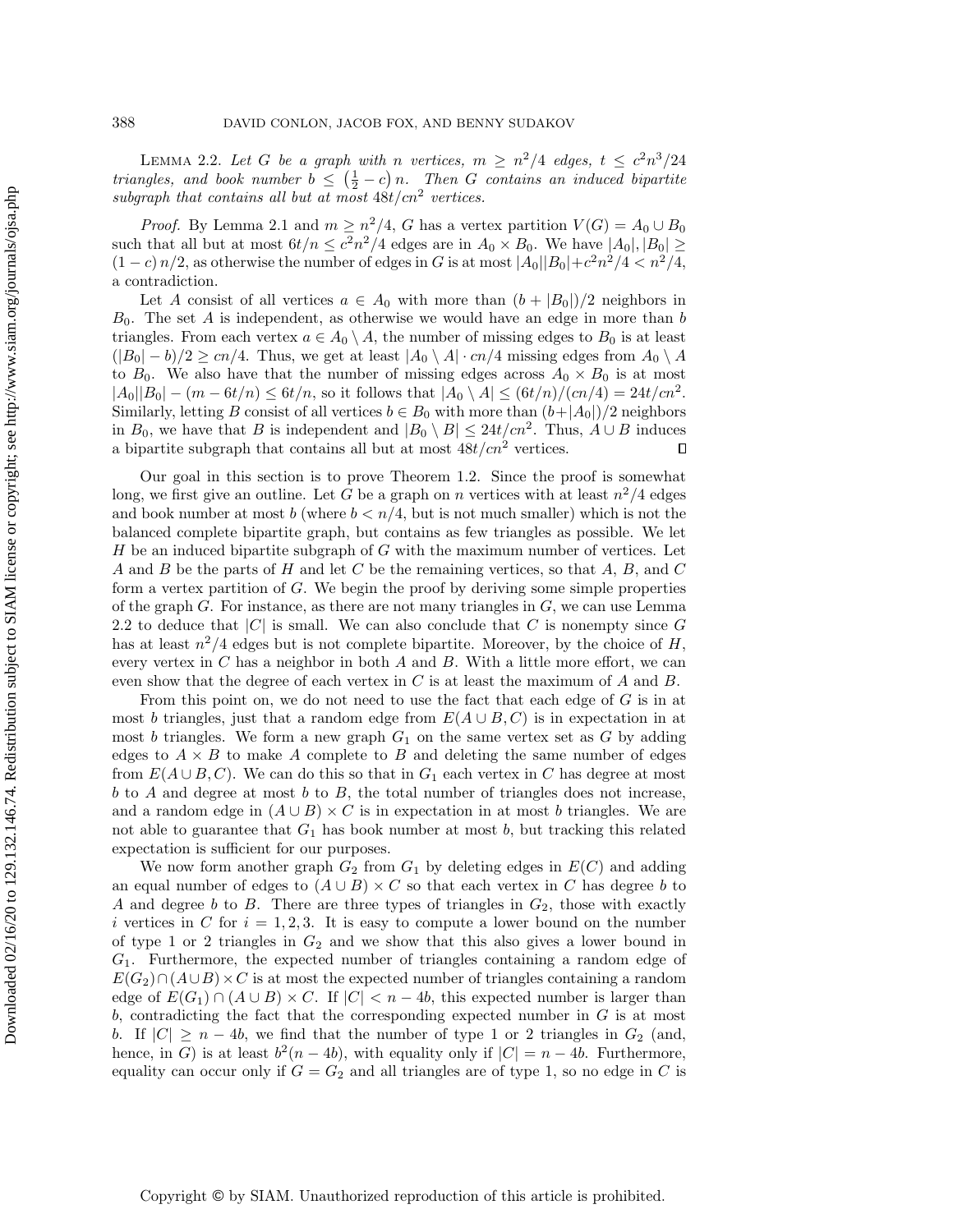in a triangle. But equality also implies that  $|E(C)| \geq |C|^2/4$ , so Mantel's theorem forces C to induce a balanced complete bipartite graph. The parts of this partition determine two parts of the graph  $S_{b,n}$ , while the set of neighbors and nonneighbors of any vertex in  $C$  partition each of  $A$  and  $B$  into two pieces, determining the remaining parts.

*Proof of Theorem* [1.2](#page-1-2). Let G be a graph on n vertices with  $m \geq n^2/4$  edges and book number at most  $b = (1 - \epsilon) n/4$ , where  $\epsilon \leq 1/500$ , which is not the balanced complete bipartite graph, but for which the number  $t$  of triangles is as small as possible. As the graph  $S_{b,n}$  satisfies all of these conditions except possibly the last and has  $b^2(n - 4b)$  triangles, we may assume that  $t \leq b^2(n - 4b) \leq \epsilon n^3/16$ .

Let  $H$  be the largest induced bipartite subgraph of  $G$  and let  $A$  and  $B$  denote the parts of H with  $|A| \geq |B|$ . Let  $C = V(G) \setminus V(H)$ . If a vertex in C is not adjacent to some vertex in  $A$ , then we can add it to  $A$  and get a larger induced bipartite subgraph of  $G$ , a contradiction. Since similar reasoning holds with  $B$  in place of  $A$ , we have the following claim.

<span id="page-4-0"></span>CLAIM 1. Every vertex in  $C$  has a neighbor in both  $A$  and  $B$ .

By Lemma [2.2](#page-2-1) with  $c = 1/4$ , we have the next claim.

<span id="page-4-3"></span>CLAIM 2.  $|C| \leq 192t/n^2 \leq 12\epsilon n$ .

If  $|C| = 0$ , then G is bipartite and, as the number of edges is at least  $n^2/4$ , G has to be the balanced complete bipartite graph, a contradiction which yields the following claim.

CLAIM 3. The set  $C$  is nonempty.

We next observe that  $G$  must have large minimum degree.

<span id="page-4-2"></span>CLAIM 4. Every vertex in  $B\cup C$  has degree at least  $|A|$  and every vertex in A has degree at least  $|B|$ .

*Proof.* Suppose that  $v \in B \cup C$ . If  $d(v) < |A|$ , we can delete all edges containing  $v$  and then make  $v$  complete to  $A$ . This operation increases the number of edges of G and, as v is not in any triangle in the new graph, does not increase  $b(G)$  or  $t(G)$ . We can then delete an edge of the resulting graph which is in a triangle, obtaining a new graph G' with at least  $n^2/4$  edges which still has  $b(G') \leq b$  but has fewer triangles than  $G$ . If  $G'$  has zero triangles, then it is the complete balanced bipartite graph on an even number of vertices and the deleted edge would be in  $n/2$  triangles, contradicting that the book number is at most  $n/4$ . Otherwise, G' contradicts the choice of G and the claim follows. The case where  $v \in A$  follows similarly.  $\Box$ 

As A is an independent set with minimum degree at least  $|B|$ , each vertex  $u \in A$ is adjacent to all but at most  $|C|$  vertices in B. Similarly, every vertex in B is adjacent to all but at most  $|C|$  vertices in A. We thus have the following claim.

<span id="page-4-1"></span>CLAIM 5. Every vertex in A (respectively, B) is adjacent to all but at most  $|C|$ vertices in B (respectively, A).

From Claims [1](#page-4-0) and [5,](#page-4-1) we have the following claim, as otherwise  $v$  is in an edge in more than b triangles.

CLAIM 6. For every vertex  $v \in C$ ,  $d_A(v)$ ,  $d_B(v) \leq b + |C|$ .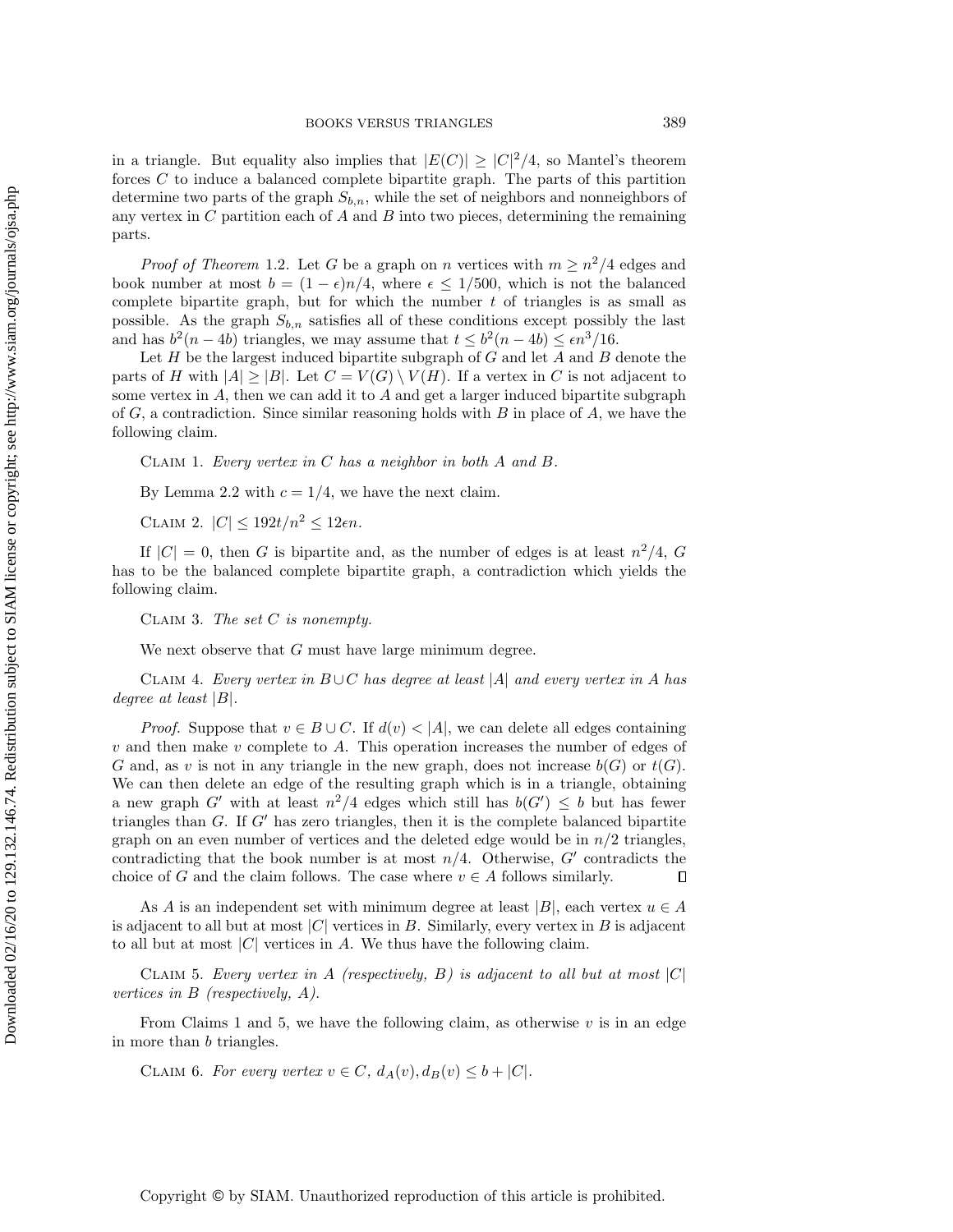From the previous claim, for each vertex  $v \in C$ , we have

$$
d_A(v) = d(v) - d_C(v) - d_B(v) \ge |A| - |C| - (b + |C|)
$$
  
 
$$
\ge \frac{n - |C|}{2} - |C| - (b + |C|) = \frac{n}{2} - b - \frac{5}{2}|C|.
$$

<span id="page-5-0"></span>Since the same bound clearly holds for  $d_B(v)$ , we have the following claim.

CLAIM 7. For every vertex  $v \in C$ ,  $d_A(v)$ ,  $d_B(v) \geq \frac{n}{2} - b - \frac{5}{2}|C|$ .

Let  $D = D(G) = \max_{v \in C} (d_A(v), d_B(v))$  and  $d = d(G) = \min_{v \in C} (d_A(v), d_B(v)),$ so that  $d \leq d_A(v), d_B(v) \leq D$  for all vertices  $v \in C$ . In general, for a graph parameter, we will usually not specify the graph if it is  $G$ , but we will if it is another graph, as we did in the proof of Claim [4.](#page-4-2)

<span id="page-5-2"></span>CLAIM 8.  $|C| > \frac{2}{3}(n-4b)$ .

*Proof.* Suppose otherwise, that  $|C| \leq \frac{2}{3}(n - 4b)$ . If  $D \leq b$ , then the total number of edges in  $G$  is at most

$$
|A||B| + \sum_{v \in C} (d_A(v) + d_B(v)) + {|C| \choose 2} < \left(\frac{n-|C|}{2}\right)^2 + 2b|C| + \frac{|C|^2}{2}
$$
  
=  $\frac{n^2}{4} + \frac{|C|}{2} \left(\frac{3}{2}|C| - (n-4b)\right)$   
 $\leq \frac{n^2}{4},$ 

a contradiction. Thus, we must have  $D > b$ . Suppose  $D = d_A(v)$  with  $v \in C$  (the case  $D = d_B(v)$  is handled in the same way). For each  $u \in N_B(v)$ , as the edge  $(u, v)$ is in at most b triangles, there must be at least  $D - b$  missing edges from u to  $N_A(v)$ . Hence, there are at least  $(D - b)d_B(v)$  missing edges between A and B. Then the number of edges in G is at most

$$
|A||B| - (D - b)d_B(v) + 2D|C| + \binom{|C|}{2}
$$
  

$$
< \left(\frac{n - |C|}{2}\right)^2 - (D - b)\left(\frac{n}{2} - b - \frac{5}{2}|C|\right) + 2D|C| + \frac{|C|^2}{2}
$$
  

$$
= \frac{n^2}{4} + \frac{|C|}{2}\left(\frac{3}{2}|C| - (n - 4b)\right) - (D - b)\left(\frac{n}{2} - b - \frac{9}{2}|C|\right)
$$
  

$$
< \frac{n^2}{4} + \frac{|C|}{2}\left(\frac{3}{2}|C| - (n - 4b)\right)
$$
  

$$
\leq \frac{n^2}{4},
$$

a contradiction. The first inequality above uses Claim [7,](#page-5-0) while the second inequality uses  $D - b > 0$  and  $\frac{n}{2} - b - \frac{9}{2}|C| > 0$ , which follows from  $b \leq \frac{n}{4}$ , Claim [2,](#page-4-3) and  $\epsilon < 1/216$ .  $\Box$ 

For  $i \in \{ 0, 1, 2, 3\}$ , we say that a triangle in G is of type i if it contains exactly i vertices from C. We let  $t_i$  denote the number of triangles of type i. As there are no triangles in  $H = G[A \cup B]$ , we have  $t_0 = 0$ . Let  $t' = t_1 + t_2$  be the number of triangles of type 1 or 2.

<span id="page-5-1"></span>Let  $\bar{b}(G)$  denote the expected number of triangles containing a random edge in  $E(A \cup B, C)$ , that is,  $\overline{b}(G) = 2t'(G)/e_G(A \cup B, C)$ .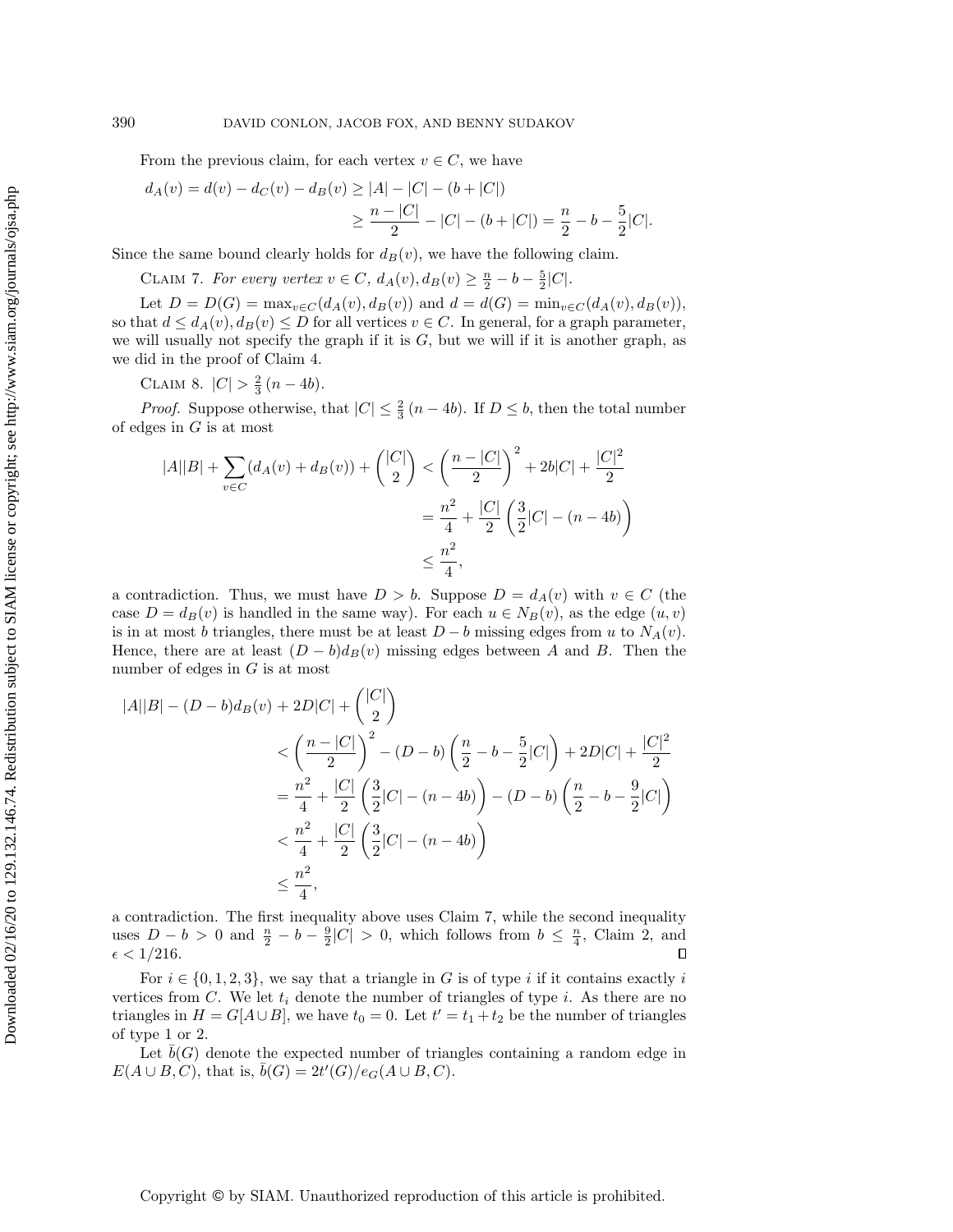CLAIM 9. There is a graph  $G_1$  with  $V(G_1) = V(G)$  and  $e(G_1) = e(G)$  such that  $G_1$  induces a complete bipartite graph on  $A \cup B$  with parts A and B,  $D(G_1) \leq b$ ,  $d(G_1) \geq \frac{n}{4} - \frac{5}{2}|C|, t(G_1) \leq t(G), t'(G_1) \leq t'(G), \text{ and } \bar{b}(G_1) \leq \bar{b}(G).$  Moreover, if  $G_1 \neq G$ , then  $t(G_1) < t(G)$ .

*Proof.* Suppose there are s missing edges between A and B in G. Consider adding all s missing edges between A and B (so A is now complete to  $B$ ) and then deleting s edges between C and  $A\cup B$ , deleting them one at a time from a vertex in C of largest degree to  $A$  or  $B$  to obtain a new graph  $G_1$ . To see that this process is possible, note that each vertex  $v \in B$  has degree at least  $|A|$  by Claim [4](#page-4-2) and so has at least as many neighbors in  $C$  as it has nonneighbors in  $A$ . Note, by construction, that  $V(G_1) = V(G)$  and  $e(G_1) = e(G)$ .

If  $D(G) > b$  and v is a vertex in C with  $d_A(v) = D(G)$  (the case  $d_B(v) = D(G)$  is handled in the same way), then, in the graph G, for each  $u \in N_B(v)$ , the edge  $(u, v)$ is in at most b triangles, so u has at least  $D(G) - b$  missing edges to A. Thus, by Claim [7,](#page-5-0)

$$
s \ge d_B(v)(D(G) - b) \ge \left(\frac{n}{2} - b - \frac{5}{2}|C|\right)(D(G) - b)
$$
  
 
$$
\ge \left(\frac{n}{4} - \frac{5}{2}|C|\right)(D(G) - b) \ge 2|C|(D(G) - b),
$$

where the last inequality follows from Claim [2](#page-4-3) and  $\epsilon < 1/216$ . The final expression is an upper bound on the number of edges that must be deleted between C and  $A \cup B$ to guarantee  $\max_{v \in C} (d_A(v), d_B(v)) \leq b$ . We thus have  $D(G_1) \leq b$  in this case. If  $D(G) \leq b$ , then, since we only deleted edges between C and  $A \cup B$  to make  $G_1$ ,  $D(G_1) \leq D(G) \leq b$ . Hence, in either case, we have  $D(G_1) \leq b$ .

Observe that if  $D(G_1) > d(G_1) + 1$ , then we must have  $d(G_1) = d(G)$  as if, say,  $d_A(v) = d(G)$ , we would never delete an edge from v to A in the process of obtaining  $G_1$ . In this case, we have, by Claim [7,](#page-5-0) that  $d(G_1) = d(G) \geq \frac{n}{2} - b - \frac{5}{2}|C| \geq \frac{n}{4} - \frac{5}{2}|C|$ . Otherwise, we have that the degrees  $d_A(v)$ ,  $d_B(v)$  in  $G_1$  are all simply the average degree rounded up or down. The number of edges of  $G_1$  between C and  $A\cup B$  satisfies

$$
e_{G_1}(A\cup B,C)\geq \frac{n^2}{4}-|A||B|-\binom{|C|}{2}\geq \frac{n^2}{4}-\left(\frac{n-|C|}{2}\right)^2-\frac{|C|^2}{2}=\frac{|C|n}{2}-\frac{3}{4}|C|^2.
$$

So the average value of  $d_X(v)$  over all  $2|C|$  choices of  $v \in C$  and  $X \in \{A, B\}$  is at least  $\frac{n}{4} - \frac{3}{8}|C|$ . Hence,

<span id="page-6-0"></span>(1) 
$$
d(G_1) \ge \min\left(\frac{n}{4} - \frac{5}{2}|C|, \frac{n}{4} - \frac{3}{8}|C| - 1\right) \ge \frac{n}{4} - \frac{5}{2}|C|.
$$

Since each of the s edges added between A and B is in at most  $|C|$  triangles, in total this process added at most  $s|C|$  triangles. Once these edges have been added and the graph between  $A$  and  $B$  is complete bipartite, we remove the  $s$  edges from between C and  $A \cup B$ . Since each such edge is contained in at least  $d(G_1)$  triangles, we remove at least  $sd(G_1)$  triangles in total. Hence,

$$
t'(G_1) - t'(G) \le s(|C| - d(G_1)).
$$

As  $n > 14 \cdot 12\epsilon n \geq 14|C|$  for  $\epsilon < 1/168$ , it follows from [\(1\)](#page-6-0) that  $t'(G_1) \leq t'(G)$ . As no edges in C are added or deleted in obtaining  $G_1$  from G, we have  $t_3(G_1) = t_3(G)$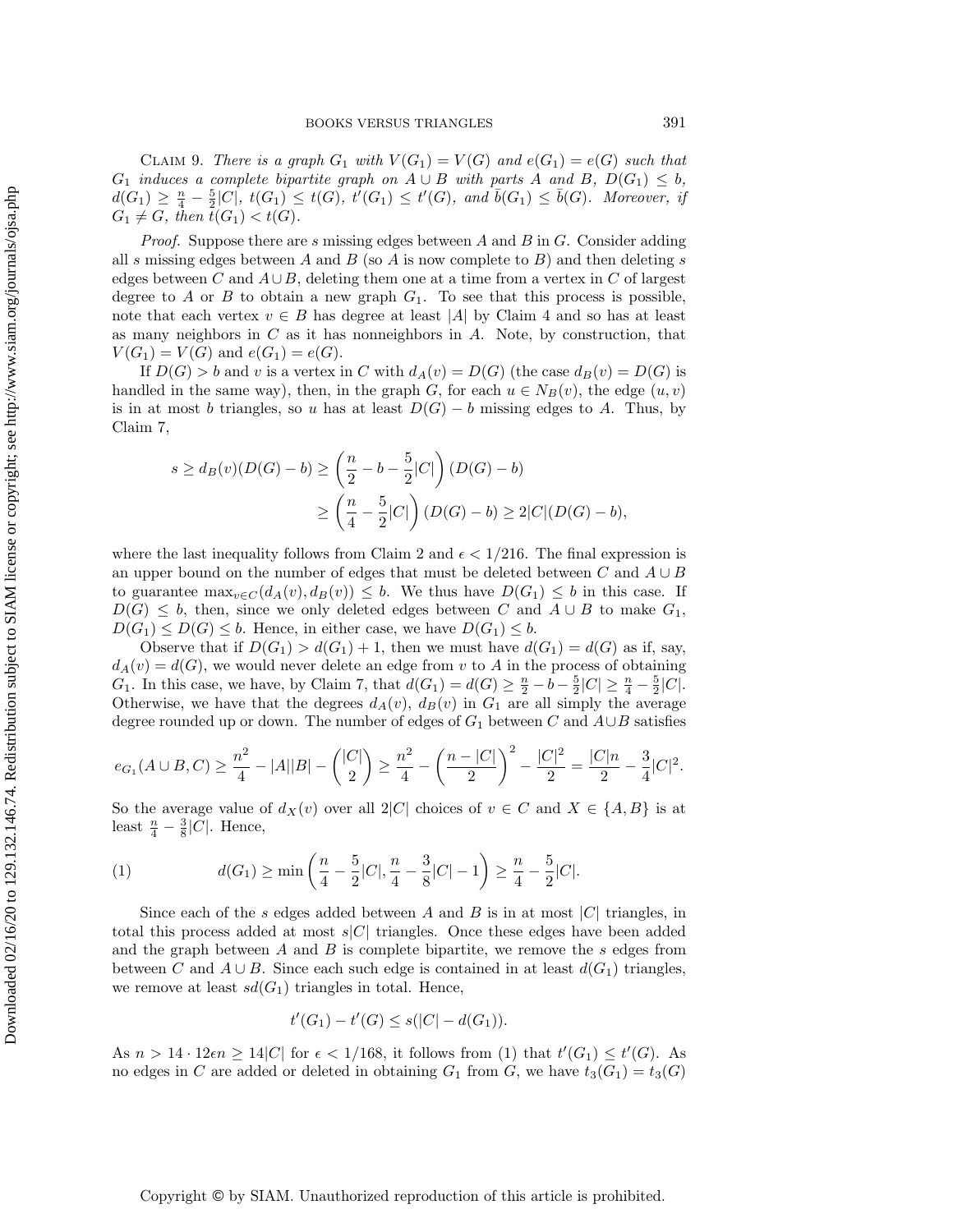and, hence,  $t(G_1) \leq t(G)$ . Moreover, if  $s \neq 0$ , then  $t'(G_1) < t'(G)$  and, hence,  $t(G_1) < t(G)$ .

Finally, we check that  $\bar{b}(G_1) \leq \bar{b}(G)$ . This is equivalent to showing that

$$
\frac{2t'(G_1)}{e_{G_1}(A\cup B, C)} \le \frac{2t'(G)}{e(A\cup B, C)}
$$

and, as  $e_{G_1}(A \cup B, C) = e(A \cup B, C) - s$ , this is equivalent to showing that

$$
(t'(G) - t'(G_1)) e(A \cup B, C) \ge st'(G).
$$

From the bound  $t'(G) - t'(G_1) \geq s(d(G_1) - |C|)$ , this would follow if we could show that

$$
(d(G_1) - |C|)e(A \cup B, C) \ge t'(G).
$$

Each edge in  $E(A \cup B, C)$  is in at most b triangles in G and each type 1 or 2 triangle has exactly two such edges, so  $t'(G) \leq e(A \cup B, C)b/2$ . Hence, it suffices to show that  $d(G_1) - |C| \geq b/2$ , which follows from [\(1\)](#page-6-0),  $|C| \leq 12\epsilon n, b \leq n/4$ , and  $\epsilon \leq 1/336$ . This completes the proof of Claim [9.](#page-5-1)  $\Box$ 

<span id="page-7-0"></span>CLAIM 10.  $|C| \leq \frac{1}{1 - 240\epsilon}(n - 4b) \leq 2(n - 4b) = 2\epsilon n$ .

*Proof.* Suppose, for the sake of contradiction, that  $|C| > \frac{1}{1-240\epsilon}(n-4b)$ . Each vertex  $v \in C$  is in  $d_A(v, G_1)d_B(v, G_1)$  type 1 triangles in  $G_1$ . As  $d_A(v, G_1)d_B(v, G_1) \geq$  $d(G_1)^2 \geq (\frac{n}{4} - \frac{5}{2}|C|)^2$  by Claim [9,](#page-5-1) the number of triangles in  $G_1$  is at least

$$
|C|\left(\frac{n}{4}-\frac{5}{2}|C|\right)^2 \ge \left(\frac{n}{4}\right)^2|C|\left(1-\frac{20|C|}{n}\right).
$$

This last expression is an increasing function of  $|C|$  for  $|C| \leq \frac{n}{40}$  (which holds since  $|C| \leq 12\epsilon n$  and  $\epsilon \leq 1/480$ . Hence, as  $b \leq n/4$  and  $\frac{1}{1 - 240\epsilon}(n - 4b) < |C| \leq 12\epsilon n$ , we have that the number of triangles in  $G_1$  (and, hence, G) is larger than  $b^2(n-4b)$ , a contradiction.  $\Box$ 

For any graph  $G'$  on  $V (G)$  for which  $A \cup B$  induces a complete bipartite graph, the number of triangles containing an edge  $(u, v) \in E_{G'}(A, C)$  is

$$
d_B(u, v, G') + d_C(u, v, G') = d_B(v, G') + d_C(u, v, G')
$$
  
\n
$$
\geq d_B(v, G') + d_C(u, G') + d_C(v, G') - |C|.
$$

Similarly, if  $(u, v) \in E_{G'}(B, C)$ , then the number of triangles in G' containing the edge  $(u, v)$  is at least  $d_A(v, G') + d_C(u, G') + d_C(v, G') - |C|$ . Summing over all edges in  $E_{G'}(A \cup B, C)$  and using the fact that each type 1 or 2 triangle contains exactly two such edges, the number of type 1 or 2 triangles in  $G'$  is at least  $\tilde{t}(G')$ , defined by

$$
2\tilde{t}(G') := -|C|e_{G'}(A \cup B, C) + \sum_{v \in C} (2d_A(v, G')d_B(v, G') + d_C(v, G')d_{A \cup B}(v, G')) + \sum_{u \in A \cup B} d_C(u, G')^2.
$$

To see this, note, for example, that each term of the form  $d_C(u, G')$  appears  $d_C(u, G')$ times, once for each edge  $(u, v) \in E_{G'}(A \cup B, C)$ .

Copyright © by SIAM. Unauthorized reproduction of this article is prohibited.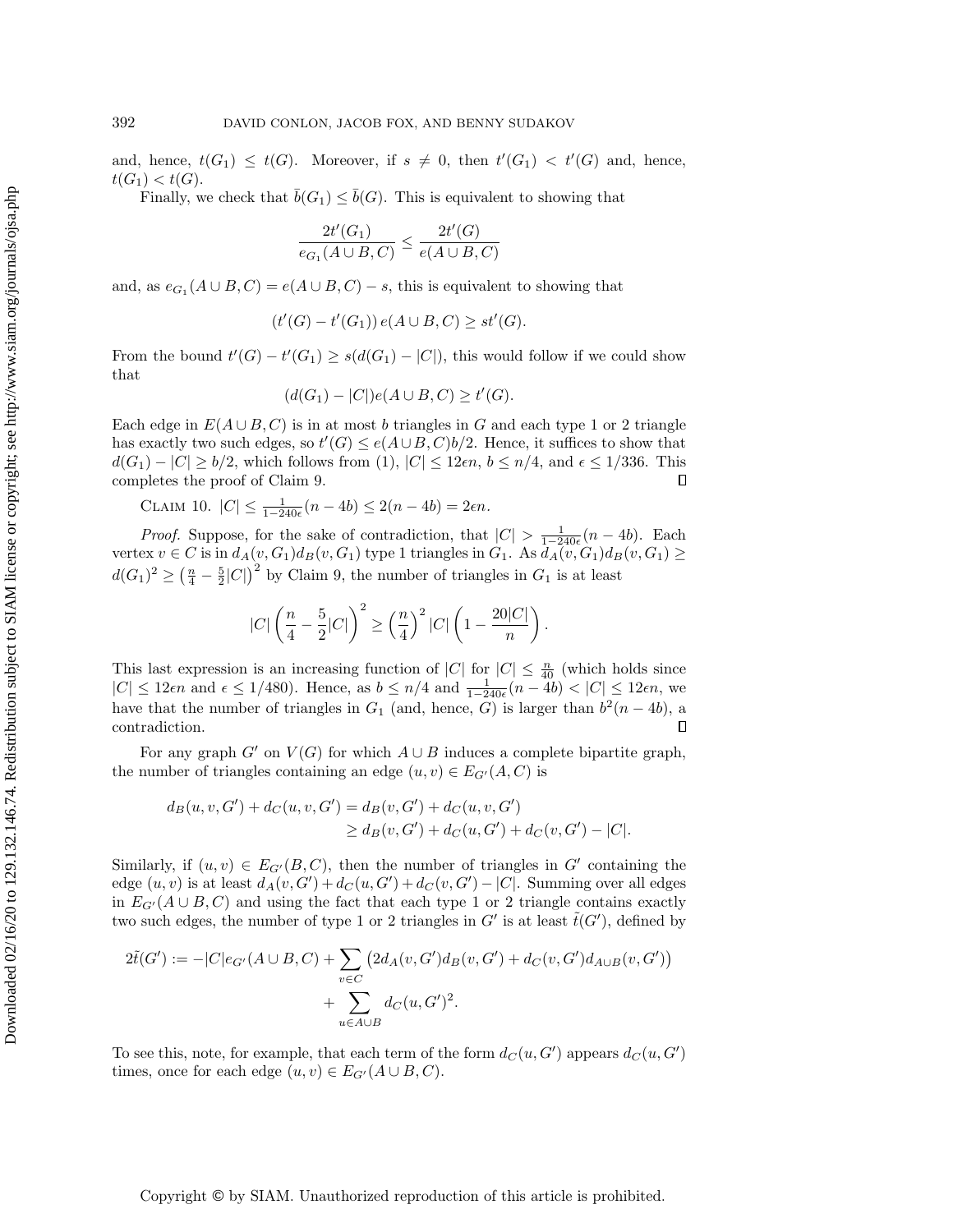CLAIM 11. There is a graph  $G_2$  obtained from  $G_1$  by deleting some edges with both vertices in C and adding an equal number of edges to  $(A \cup B) \times C$  such that  $d_A(v, G_2) = d_B(v, G_2) = b$  for all  $v \in C$ ,  $\tilde{t}(G_2) \leq \tilde{t}(G_1)$ , and  $e_{G_2}(A \cup B, C) \geq$  $e_{G_1}(A \cup B, C)$ . Moreover, if  $G_2 \neq G_1$ , then  $\tilde{t}(G_2) < \tilde{t}(G_1)$ .

*Proof.* As  $d_A(v, G_1), d_B(v, G_1) \leq b$ , we can arbitrarily delete edges from C (as long as there are edges) and add an equal number of edges to  $(A \cup B) \times C$  to obtain the graph  $G_2$  with  $d_A(v, G_2) = d_B(v, G_2) = b$ . This is possible because, by Claim [10](#page-7-0) and  $b = (1 - \epsilon)n/4$ , the number of edges we would get, not including those in C, is

$$
|A||B|+|C|2b\leq \left(\frac{n-|C|}{2}\right)^2+|C|2b=\frac{n^2}{4}+\frac{|C|^2}{4}-\frac{\epsilon}{2}|C|n\leq \frac{n^2}{4},
$$

leaving enough room for a nonnegative number of edges in  $C$ . Note that, by construction,  $G_2$  has at least as many edges across  $(A \cup B) \times C$  as  $G_1$ .

Let  $G'$  be a graph obtained at some stage of the process of transforming  $G_1$  into  $G_2$ . If we delete an edge  $(v, v')$  from G' with  $v, v' \in C$  to obtain G'', then it decreases the value of  $2\tilde{t}(G')$  by  $d_{A\cup B}(v, G') + d_{A\cup B}(v', G') \geq 4\left(\frac{n}{4} - \frac{5}{2}|C|\right) = n - 10|C|$ , where the inequality is by the lower bound on  $d(G_1)$  from Claim [9.](#page-5-1) If we add an edge  $(u, v) \in (A \cup B) \times C$  to this graph (with, say,  $u \in A$ ), it increases the value of  $2t\~(G\prime \prime \prime )$ by

$$
-|C| + 2d_B(v, G'') + d_C(v, G'') + 2d_C(u, G'') + 1 \le 2|C| + 1 + 2b,
$$

where the last inequality uses  $d_C (v, G'')$ ,  $d_C (u, G'') \leq | C |$ , and  $d_B(v, G'') \leq b$ . Hence, in deleting an edge with both vertices in C and adding an edge in  $(A \cup B) \times C$ , we decreased the value of  $\tilde{t}(G')$  by at least  $n - 10|C| - (2|C| + 1 + 2b) \geq \frac{n}{2} - 13|C| \geq$  $\frac{n}{2} - 156\epsilon n > 0$ , where we used Claim [2.](#page-4-3) Thus, in the process of going from  $G_1$  to  $G_2$ ,  $\tilde{t}$  decreases at each step, so  $\tilde{t}(G_2) \leq \tilde{t}(G_1)$ , with equality only if  $G_2 = G_1$ .  $\Box$ 

We have

$$
2\tilde{t}(G_2) = -2|C|^2b + 2|C|b^2 + 4be_{G_2}(C) + \sum_{u \in A \cup B} d_C(u, G_2)^2
$$
  
\n
$$
\geq -2|C|^2b + 2|C|b^2 + 4b(n^2/4 - |A||B| - 2b|C|) + 4|C|^2b^2/|A \cup B|
$$
  
\n
$$
\geq -2|C|^2b + 2|C|b^2 + 4b(n^2/4 - ((n - |C|)/2)^2 - 2b|C|) + 4|C|^2b^2/|A \cup B|
$$
  
\n
$$
= -3|C|^2b - 6|C|b^2 + 2|C|bn + 4|C|^2b^2/(n - |C|),
$$

where, in the first inequality, we used the Cauchy-Schwarz inequality and the fact that  $\sum_{u\in A\cup B} d_C (u, G_2) = 2|C| b.$  The last expression, as a function of  $|C|$ , is increasing for  $b$  in the range of interest and  $|C|$  in the range determined by Claims [8](#page-5-2) and [10,](#page-7-0) which can be seen by taking the derivative with respect to  $|C|$ . Using this fact, we may evaluate this expression at  $|C| = n - 4b$  to conclude that

$$
b^{2}(n - 4b) \leq \tilde{t}(G_{2}) \leq \tilde{t}(G_{1}) \leq t(G_{1}) \leq t(G)
$$

for  $|C| \geq n - 4b$ . Furthermore, the only way we could get equality in the above bound is if  $|C| = n - 4b$ ,  $|A| = |B| = 2b$ , and if we moved no edges in getting  $G_1$  from G and  $G_2$  from  $G_1$ , so that  $G_2$  and G are the same. Therefore, in  $G$ , A is complete to B and  $d_A(v) = d_B(v) = b$  for each vertex  $v \in C$ . Hence, as each vertex in C is in  $b^2$ type 1 triangles, the number of triangles of type 1 in G is  $b^2(n-4b)$ , so there are no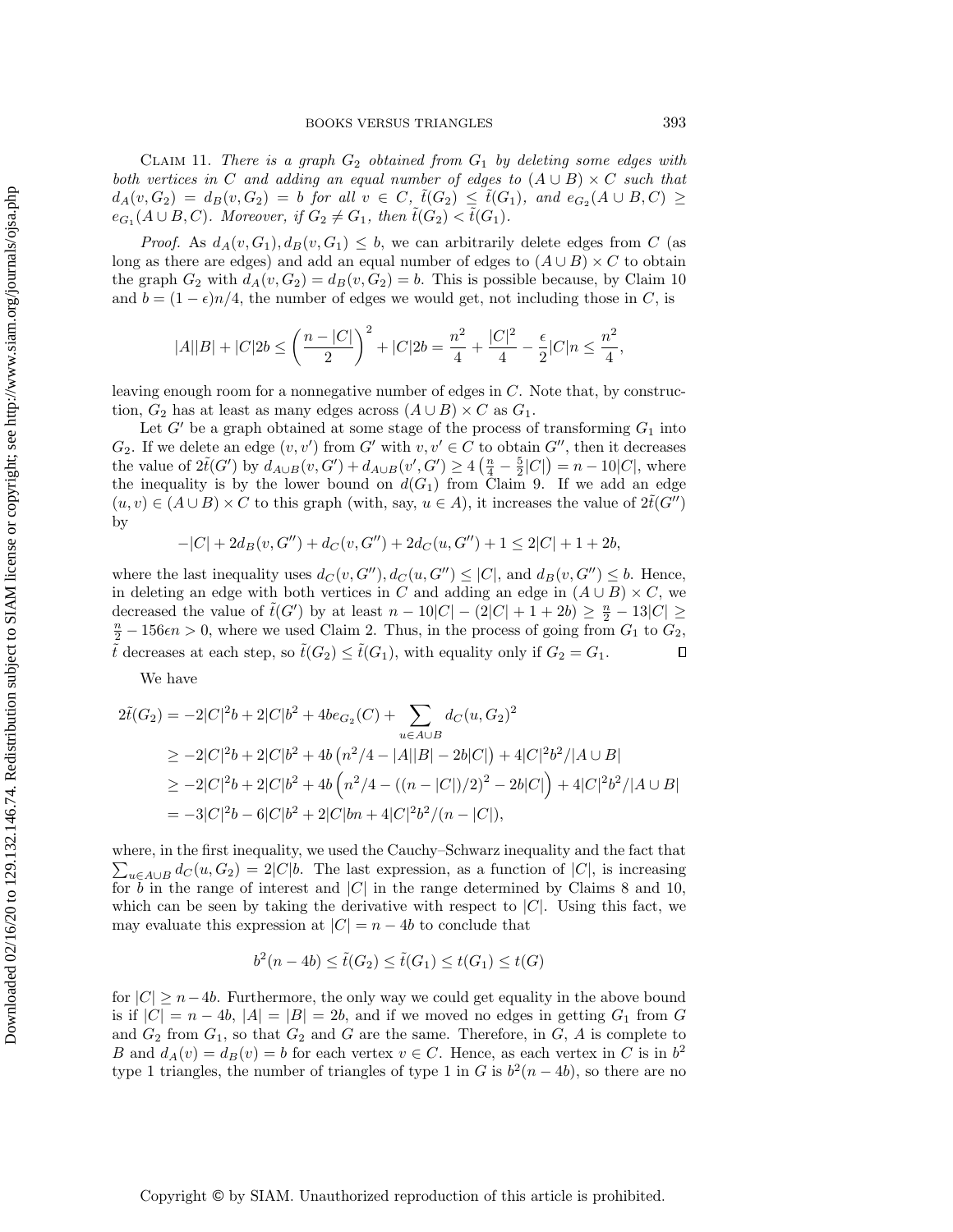type 2 or 3 triangles in  $G$ . In particular, no edge in  $C$  belongs to a triangle. On the other hand,

$$
e(C) \geq \frac{n^2}{4} - |A||B| - 2b|C| \geq \frac{n^2}{4} - \left(\frac{n-|C|}{2}\right)^2 - 2b|C| = -\frac{|C|^2}{4} + \frac{\epsilon}{2}|C|n = \frac{|C|^2}{4},
$$

where, in the last inequality, we used that  $|C| = n - 4b = \epsilon n$ . As C has at least  $|C|^2/4$ edges but induces a triangle-free graph, Mantel's theorem implies that  $|C|$  is even (which is equivalent to n being even) and  $C$  induces a balanced complete bipartite graph with parts  $C_1$ ,  $C_2$  of equal size. As no edge in  $C$  is in a triangle with a vertex in A or B and yet  $d_A(v) = b = |A|/2$  and  $d_B(v) = b = |B|/2$  for each  $v \in C$ , we have equitable partitions  $A = A_1 \cup A_2$  and  $B = B_1 \cup B_2$  such that  $C_1$  is complete to  $A_1 \cup B_1$ ,  $C_2$  is complete to  $A_2 \cup B_2$ , and there are no other edges between  $A \cup B$  and C. It is now easy to check that G is the graph  $S_{n,b}$  with parts  $A_1, B_1, C_1, B_2, A_2, C_2$ .

It remains to check the case  $|C| < n - 4b$ . We will show that there is an edge in more than b triangles, a contradiction. Indeed,

$$
b(G) \ge \bar{b}(G) \ge \bar{b}(G_1) = 2t'(G_1)/e_{G_1}(A \cup B, C) \ge 2\tilde{t}(G_1)/e_{G_1}(A \cup B, C)
$$
  
 
$$
\ge 2\tilde{t}(G_2)/e_{G_1}(A \cup B, C) \ge 2\tilde{t}(G_2)/e_{G_2}(A \cup B, C).
$$

This last expression is at least

$$
\frac{1}{2b|C|} \left(-3|C|^2b - 6|C|b^2 + 2|C|bn + 4|C|^2b^2/(n - |C|)\right)
$$
  
=  $-\frac{3}{2}|C| - 3b + n + 2|C|b/(n - |C|).$ 

In the range of interest, this function is strictly decreasing in  $|C|$ . Given that we are assuming that  $|C| < n - 4b$ , if we evaluate the above expression at  $|C| = n - 4b$ , we get b and, hence,  $b(G)$  is greater than this value, a contradiction. This completes the proof of Theorem [1.2.](#page-1-2)  $\Box$ 

<span id="page-9-1"></span>**3. Proof of Theorem [1.3.](#page-2-2)** The main result of this section, which easily implies Theorem [1.3,](#page-2-2) is as follows.

THEOREM 3.1. If  $\epsilon > 0$  is sufficiently small, then every graph on n vertices with at least  $n^2/4$  edges and book number at most  $\left(\frac{1}{6} + \epsilon^3\right)n$  which is not the balanced complete bipartite graph has at least  $\left( \frac{1}{108} - O(\epsilon) \right) n^3$  triangles.

*Proof.* Suppose that  $G$  is a graph satisfying the assumptions of the theorem. As with Theorem [1.2,](#page-1-2) we will prove the result through a sequence of claims.

<span id="page-9-0"></span>CLAIM A. G is approximately regular, in that  $|\{ v : |d(v) - \frac{n}{2}| \geq \epsilon n \}| \leq \epsilon n$ .

*Proof.* Let  $b = b(G)$ , let  $t(G)$  be the number of triangles in G, and let m be the number of edges. We use the following inequality, proved by Bollobás and Nikiforov  $[2,$  inequality  $(8)$ ,

$$
(6b - n)t(G) \ge b\left(\sum_v d(v)^2 - nm\right).
$$

Since  $\sum_v d(v)^2 = \sum_v (d(v) - \frac{n}{2})^2 + 2mn - \frac{n^3}{4}$  $\frac{i^{\circ}}{4}$ , we have

$$
(6b - n)t(G) \ge b\left(\sum_{v} \left(d(v) - \frac{n}{2}\right)^2 + nm - \frac{n^3}{4}\right) \ge b\sum_{v} \left(d(v) - \frac{n}{2}\right)^2
$$

.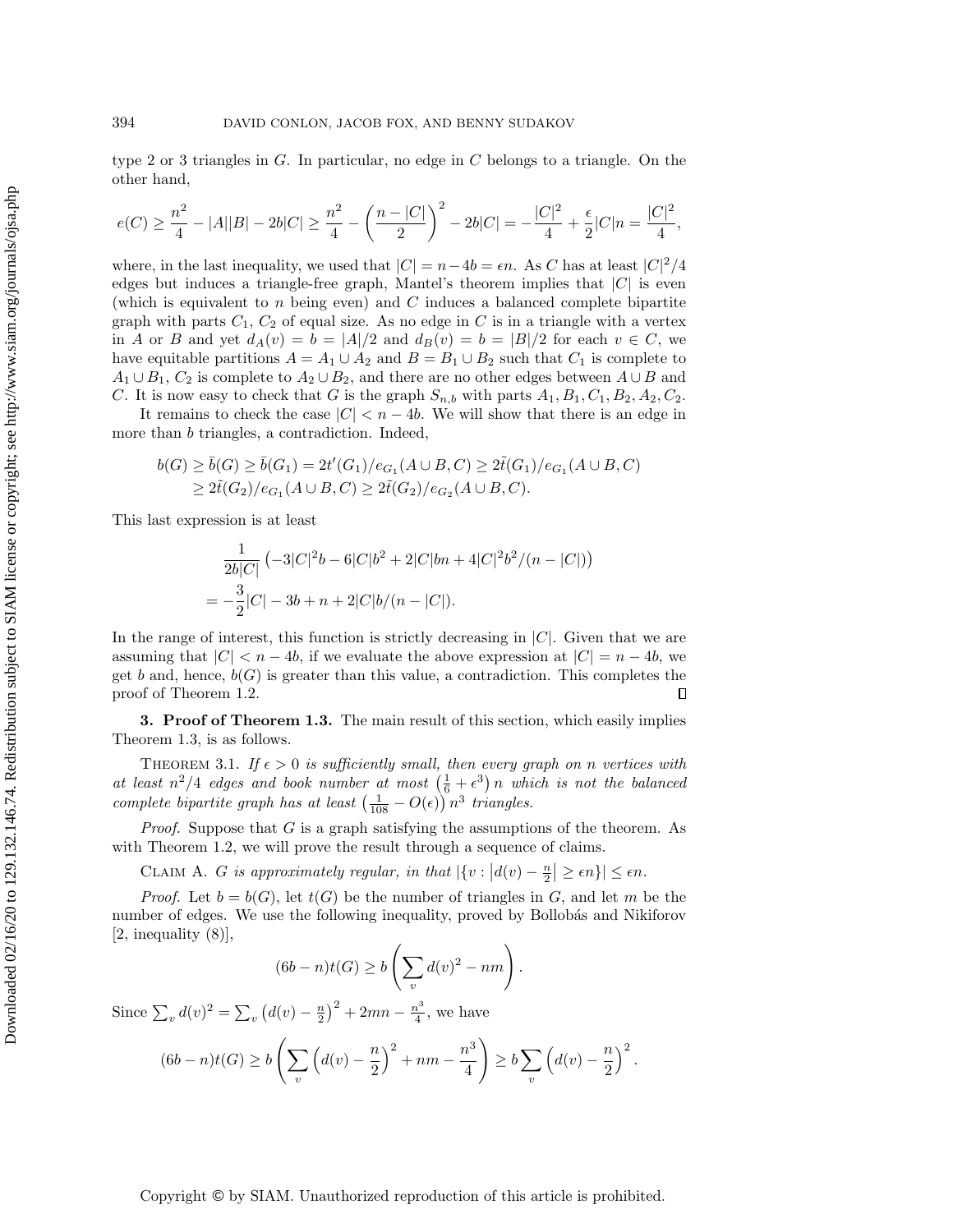As the right-hand side is nonnegative and  $t(G) > 0$  (since G is not the balanced complete bipartite graph), it follows that  $6b - n \geq 0$ . Using the simple bound  $t(G) \leq$  $\frac{1}{3}$ bm, we find that

$$
6b - n \ge \frac{3}{m} \sum_{v} \left( d(v) - \frac{n}{2} \right)^2 \ge \frac{3}{m} |\{v : |d(v) - \frac{n}{2}| \ge \epsilon n\} |\epsilon^2 n^2.
$$

Suppose now that  $|\{ v : |d(v) - \frac{n}{2}| \geq \epsilon n \}| > \epsilon n$ . Substituting this in and using  $m \leq n^2/2$  yields  $6b - n > \frac{3\epsilon^3 n^3}{m} \geq 6\epsilon^3 n$  and, hence,  $b > (\frac{1}{6} + \epsilon^3) n$ , a contradiction.

Now remove any vertices of degree less than  $\left( \frac{1}{2} - \epsilon \right) n$  from G. By Claim [A,](#page-9-0) this gives a new graph  $G'$  on  $n' \geq (1 - \epsilon)n$  vertices. Since G had at least  $n^2/4$  edges and we removed at most  $(n - n')(\frac{1}{2} - \epsilon)n$  edges, G' also has at least  $(n')^2/4$  edges. The minimum degree of G' is at least  $(\frac{1}{2} - 2\epsilon)n \geq (\frac{1}{2} - 2\epsilon)n'$  and  $b(G') \leq (\frac{1}{6} + \epsilon^3)n \leq$  $(\frac{1}{6} + \frac{1}{5})n'$ . For simplicity, we shall again call this smaller graph G and suppose that it has n vertices. Furthermore, increasing  $\epsilon$  by at most a factor 2, we have that the minimum degree of G is at least  $(\frac{1}{2} - \epsilon)n$  and  $b(G) \leq (\frac{1}{6} + \frac{\epsilon}{10})n$ . The additional error introduced by increasing  $\epsilon$  is easily covered by the  $O(\epsilon)$  term in our bound on the number of triangles.

Given any vertex  $v \in G$ , we will use the shorthand  $N_v$  for the neighbors of v and  $M_v$  for the set of nonneighbors (including v). Note that we have  $|N_v| \geq \left( \frac{1}{2} - \epsilon \right) n$ and  $|M_v| \leq (\frac{1}{2} + \epsilon) n$  for all v. Clearly, for any  $v \in G$  and  $x \in N_v$ , we have  $d_{N_v}(x) \leq$  $b(G) \leq \left( \frac{1}{6} + \frac{\epsilon}{10} \right) n.$ 

<span id="page-10-0"></span>CLAIM B. Given  $v \in G$  and  $x \in N_v$ , if  $d_{N_v}(x) \neq 0$ , then  $\left( \frac{1}{6} - 4\epsilon \right) n \leq d_{N_v}(x) \leq$  $\left( \frac{1}{6} + \frac{\epsilon}{10} \right) n.$ 

*Proof.* Let  $y \in N_v$  be a neighbor of x. Note that x and y both have degree at least  $\left( \frac{1}{2} - \epsilon \right) n$ . Thus, the number of common neighbors in  $M_v$  is at least

<span id="page-10-2"></span>(2) 
$$
d_{M_v}(x, y) = d_{M_v}(x) + d_{M_v}(y) - |N_{M_v}(x) \cup N_{M_v}(y)|
$$
  
 
$$
\geq d_{M_v}(x) + d_{M_v}(y) - |M_v| \geq \left(\frac{1}{2} - 3\epsilon\right) n - d_{N_v}(x) - d_{N_v}(y),
$$

where we used that  $d_{M_v}(x) = d(x) - d_{N_v}(x) \geq (\frac{1}{2} - \epsilon) n - d_{N_v}(x)$  and  $|M_v| \leq$  $\left( \frac{1}{2} + \epsilon \right) n$ . Using the bounds  $d_{M_v}(x, y) \leq d(x, y) \leq b(G) \leq \left( \frac{1}{6} + \frac{\epsilon}{10} \right) n$  and  $d_{N_v}(y) \leq$  $b(G) \leq \left( \frac{1}{6} + \frac{\epsilon}{10} \right) n$ , we deduce that  $d_{N_v}(x) \geq \left( \frac{1}{6} - 3\epsilon - \frac{\epsilon}{5} \right) n \geq \left( \frac{1}{6} - 4\epsilon \right) n$ .

This proof also shows that if x and y are neighbors in  $N_v$ , then they have at least  $\left( \frac{1}{6} - 4\epsilon \right) n$  common neighbors in  $M_v$ . Therefore, they can have at most  $O(\epsilon n)$ common neighbors in  $N_v$ . Note also that we must have  $d(v) = |N_v| \leq \left( \frac{1}{2} + O(\epsilon) \right) n$ , since a smaller bound on the size of  $|M_v|$  would force  $d_{M_v}(x, y) > \left(\frac{1}{6} + \frac{\epsilon}{10}\right)n$ .

<span id="page-10-3"></span>CLAIM C. Suppose  $e(N_v) > 0$ . Then  $e(N_v) \geq \left(\frac{1}{36} - O(\epsilon)\right) n^2$  and there are at least  $\left( \frac{1}{216} - O(\epsilon ) \right) n^3$  triangles with two vertices in  $N_v$  and one in  $M_v$ .

<span id="page-10-1"></span>*Proof.* Suppose  $x \sim y$  in  $N_v$ . Then  $d_{N_v}(x) > 0$ , so  $d_{N_v}(x) \geq \left(\frac{1}{6} - 4\epsilon\right)n$  and similarly for y. Moreover, since x and y have at most  $O(\epsilon n)$  common neighbors in  $N_v$ , the neighbors of x and the neighbors of y in  $N_v$  give at least  $\left( \frac{1}{3} - O(\epsilon) \right) n$  vertices of positive degree in  $G[N_v]$ , each of which has degree at least  $\left(\frac{1}{6} - 4\epsilon\right)n$ . Thus,  $e(N_v) \ge$  $\frac{1}{2} \left( \frac{1}{3} - O(\epsilon) \right) \left( \frac{1}{6} - 4\epsilon \right) n^2 = \left( \frac{1}{36} - O(\epsilon) \right) n^2$ . Moreover, each of these edges must have at least  $\left( \frac{1}{6} - O(\epsilon) \right) n$  common neighbors in  $M_v$ , giving  $\left( \frac{1}{36} - O(\epsilon) \right) \left( \frac{1}{6} - O(\epsilon) \right) n^3 =$  $\left( \frac{1}{216} - O(\epsilon) \right) n^3$  triangles with two vertices in  $N_v$  and one in  $M_v$ .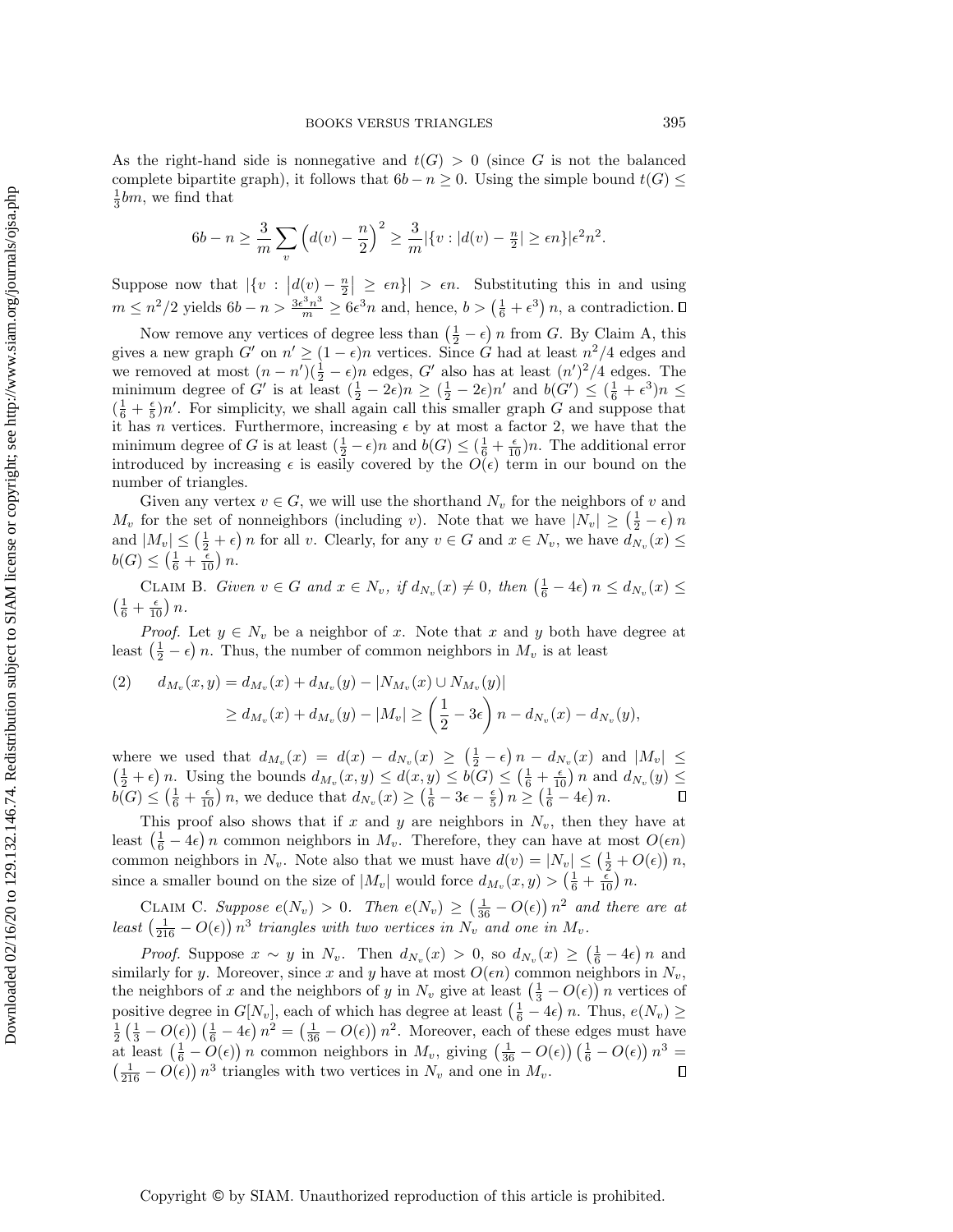CLAIM D. For every  $v \in G$ ,  $e(N_v) = e(M_v) + O(\epsilon n^2)$ .

*Proof.* We have  $\sum_{x \in N_v} d(x) = 2e(N_v) + e(N_v, M_v)$  and  $\sum_{x \in M_v} d(x) = 2e(M_v) + e(M_v)$  $e(N_v, M_v)$ . Since the graph is almost regular by Claim [A](#page-9-0) and  $|N_v|, |M_v| = \left(\frac{1}{2} + O(\epsilon)\right)n$ , it follows that the two sums are approximately equal, that is,  $e(N_v) = e(M_v) +$  $O(\epsilon n^2)$ .

<span id="page-11-0"></span>CLAIM E. For every  $v \in G$ , there is some  $w \in N_v$  with  $d_{N_v}(w) = 0$ .

*Proof.* Suppose on the contrary that  $d_{N_v}(w) > 0$  for all  $w \in N_v$ . Then, by  $|N_v| \geq \left( \frac{1}{2} - \epsilon \right) n$  and Claim [B,](#page-10-0)

$$
e(N_v) \ge \frac{1}{2} \left( \frac{1}{2} - \epsilon \right) \left( \frac{1}{6} - 4\epsilon \right) n^2 = \left( \frac{1}{24} - O(\epsilon) \right) n^2.
$$

Each of these edges extends to at least  $\left( \frac{1}{6} - O(\epsilon) \right) n$  triangles with a vertex in  $M_v$ , giving at least  $\left( \frac{1}{144} - O(\epsilon) \right) n^3$  such triangles. Moreover, by Claim [D,](#page-10-1) we have  $e(M_v) \geq$  $\left( \frac{1}{24} - O(\epsilon) \right) n^2.$ 

Now consider any edge  $x \sim y$  in  $N_v$  and count the number of triangles containing x or y with two vertices in  $M_v$ . By Claim [B,](#page-10-0) we have  $|N_{M_v}(x)| \leq \left( \frac{1}{3} + O(\epsilon) \right) n$ . Together with  $d_{M_v}(x,y) \geq \left( \frac{1}{6} - 4\epsilon \right) n$ , this implies that  $|N_{M_v}(x) \setminus N_{M_v}(y)| \leq \left( \frac{1}{6} + O(\epsilon) \right) n$ and similarly for  $|N_{M_v}(y) \setminus N_{M_v}(x)|$ . The proof of Claim [B](#page-10-0) also implies that  $|M_v \setminus$  $(N_{M_v}(x) \cup N_{M_v}(y)) = O(\epsilon n)$ ; otherwise, from inequality [\(2\)](#page-10-2), we have that  $d_{M_v}(x, y)$ is too big, a contradiction. Therefore, there are at most  $\left( \frac{1}{36} + O(\epsilon) \right) n^2$  edges in  $M_v$ that do not form a triangle with x or y. This leaves at least  $\left( \frac{1}{72} - O(\epsilon) \right) n^2$  edges that do form a triangle with at least one of  $x$  or  $y$ . Summing these up for every edge in  $N_v$  gives  $\left( \frac{1}{1728} - O(\epsilon) \right) n^4$ . By Claim [B,](#page-10-0) each vertex x has degree at most  $\left( \frac{1}{6} + \frac{\epsilon}{10} \right) n$  in  $N_v$ , so this gives an upper bound on the number of times any triangle can be counted. Hence, the total number of such triangles (one vertex in  $N_v$ , two in  $(M_v)$  is at least  $\left(\frac{1}{288} - O(\epsilon)\right) n^3$ . This implies that the total number of triangles in G is at least  $\left( \frac{1}{96} - O(\epsilon) \right) n^3$ , which is too large.  $\Box$ 

We may now complete the proof. Since  $e(G) \geq n^2/4$  and G is not the balanced complete bipartite graph,  $G$  must contain a triangle. Let  $v$  be a vertex of this triangle, so that  $e(N_v) > 0$ . By Claim [C,](#page-10-3) we have  $e(N_v) \geq \left( \frac{1}{36} - O(\epsilon) \right) n^2$  and at least  $\left( \frac{1}{216} - O(\epsilon) \right) n^3$  triangles with two vertices in  $N_v$ . Moreover, by Claim [E,](#page-11-0) there is some  $w \in N_v$  with  $d_{N_v}(w) = 0$ , which implies that  $N_w \subset M_v$ . Note now that  $|M_v \backslash N_w| = O(\epsilon n)$ . Since  $e(M_v) = e(N_v)+O(\epsilon n^2)$  by Claim [D,](#page-10-1) it follows that  $e(N_w) \geq$  $e(N_v) - O(\epsilon n^2) > 0$ . Hence, again by Claim [C,](#page-10-3) there are at least  $\left(\frac{1}{216} - O(\epsilon)\right) n^3$ triangles with two vertices in  $N_w$ . Since  $N_w \cap N_v = \emptyset$ , these triangles are distinct from those above, which gives  $\left( \frac{1}{108} - O(\epsilon) \right) n^3$  triangles in total.

If  $\epsilon = 0$  and equality holds throughout the argument above, consider a vertex v which is contained in a triangle and a vertex  $x \in N_v$  with  $d_{N_v}(x) \neq 0$ . Then, by Claim [A,](#page-9-0) the graph is  $n/2$ -regular and, by Claim [B,](#page-10-0) we have  $d_{N_v}(x) = n/6$ . Note, moreover, that  $N_v$  is triangle-free by the comments after Claim [B,](#page-10-0) which implies that  $N(v, x)$  is an independent set. Similarly, for any  $y \in N(v, x)$ ,  $d_{N_v}(y) = n/6$  and  $N(v, y)$  must be an independent set. We now split  $N_v$  into three parts, each with  $n/6$  vertices, namely,  $N(v, x)$ ,  $N(v, y)$ , and the remainder, which we label  $R_v$ . By the proof of Claim [C,](#page-10-3) we see that if  $e(N_v) > n^2/36$ , then there are more than  $n^3/216$  triangles with two vertices in  $N_v$  and one in  $M_v$ . Since, by Claim [E,](#page-11-0) there is a vertex  $w \in N_v$ 

Copyright © by SIAM. Unauthorized reproduction of this article is prohibited.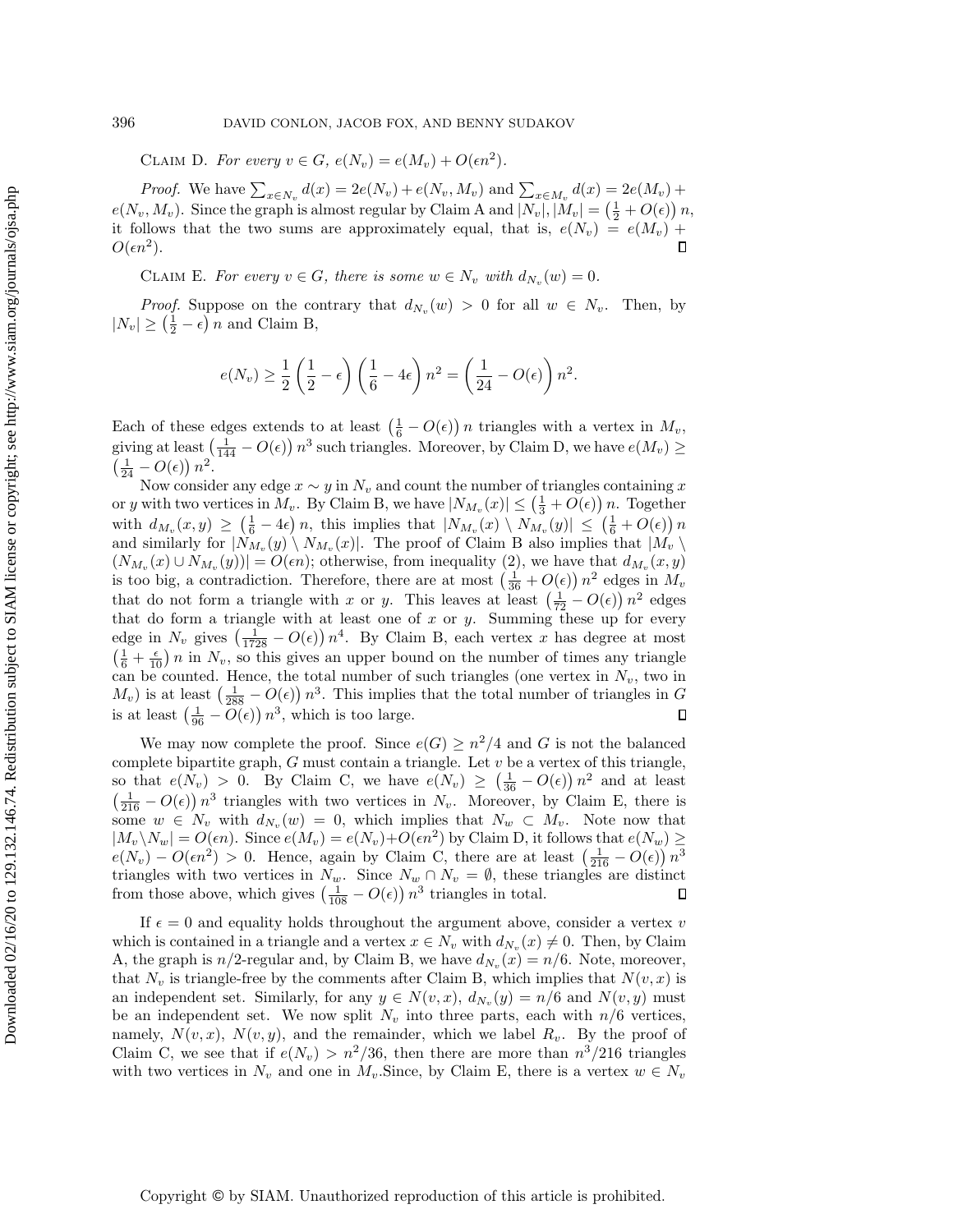with no neighbors in  $N_v$ , we have that  $N_w = M_v$  and, hence, there are at least  $n^3/216$ triangles with two vertices in  $M_v$  and one in  $N_v$ . So altogether there are more than  $n^3/108$  triangles, a contradiction. This implies that  $e(N_v) = n^2/36$  and, therefore, there are exactly  $n/3$  vertices in  $N_v$  with degree  $n/6$  in  $N_v$ . Since the neighbors of x and y must all have positive degree in  $N_v$  (which by the above discussion should be  $n/6$ , we conclude that the vertices in  $R_v$  have no neighbors in  $N_v$ , while there must be a complete bipartite graph between  $N(v, x)$  and  $N(v, y)$ .

Now picking any vertex  $u \in R_v$ , we see that its neighborhood must be  $M_v$ , the complement of  $N_v$ . By the same argument as above, the induced graph on  $M_v = N_u$  must consist of a balanced complete bipartite graph between two parts  $N(u, x'), N(u, y'),$  each with  $n/6$  vertices, and a set  $R_u$  of  $n/6$  vertices with no neighbors in  $M_v$ , each of which must then be complete to  $N_v$ . Since there are  $n^3/216$  triangles between  $R_u, N(v, x)$ , and  $N(v, y)$  and a similar number between  $R_v, N(u, x')$ , and  $N(u, y')$ , we see that there are no more triangles, so any vertex in  $N(v, x) \cup N(v, y)$ can only have neighbors in one of  $N(u, x')$  or  $N(u, y')$  and vice versa. Putting all this together, we see that equality holds only if the graph is the blow-up of a 3-prism with  $n/6$  vertices in each part, as claimed.

4. Concluding remarks. The most obvious question that we have left open is Conjecture [1.1.](#page-1-1) Our results only establish this conjecture when  $b = n/6$  or when  $0.2495n \leq b \leq n/4$ , so much more remains to be done. In the first instance, it might be interesting to show that there is some  $\epsilon > 0$  such that the conjecture holds for all  $n/6 \leq b \leq \left( \frac{1}{6} + \epsilon \right) n.$ 

There are, of course, many natural variants of Mubayi's question: How does the tradeoff between triangles and books change if we assume there are at least  $\alpha n^2$  edges for some  $1/4 < \alpha < 1/2$ ? What happens for larger cliques? What about hypergraphs? But the question also points to a more general metaquestion, of how the local and global counts for substructures play off against one another. There are many contexts besides graphs in which such questions can be asked.

Acknowledgments. We are grateful to Shagnik Das and Nina Kamčev for helpful conversations and are particularly indebted to Shagnik for writing up an early draft of section [3.](#page-9-1) We would also like to thank the anonymous referees for their detailed and insightful reports.

## REFERENCES

- <span id="page-12-3"></span>[1] B. BOLLOBÁS, On complete subgraphs of different orders, Math. Proc. Cambridge Philos. Soc., 79 (1976), pp. 19-24.
- <span id="page-12-7"></span>[2] B. BOLLOBÁS AND V. NIKIFOROV, Books in graphs, European J. Combin., 26 (2005), pp. 259-270.
- <span id="page-12-1"></span>[3] P. ERDOS, On a theorem of Rademacher-Turán, Illinois J. Math., 6 (1962), pp. 122-127.
- <span id="page-12-2"></span>[4] P. ERDOS, On the number of complete subgraphs contained in certain graphs, Magyar Tud. Akad. Mat. Kutató Int. Közl., 7 (1962), pp. 459-464.
- <span id="page-12-8"></span>P. ERDÓS, R. FAUDREE, J. PACH, AND J. SPENCER, How to make a graph bipartite, J. Combin. Theory Ser. B, 45 (1988), pp. 86-98.
- <span id="page-12-4"></span>[6] H. LIU, O. PIKHURKO, AND K. STADEN, The Exact Minimum Number of Triangles in Graphs of Given Order and Size, preprint, [https://arxiv.org/abs/1712.00633,](https://arxiv.org/abs/1712.00633) 2017.
- <span id="page-12-5"></span>L. Lovász AND M. SIMONOVITS, On the number of complete subgraphs of a graph II, in Studies in Pure Mathematics, Birkhaüser, Basel, 1983, pp. 459-495.
- <span id="page-12-6"></span>[8] N. KHADŽIIVANOV AND V. NIKIFOROV, Solution of a problem of P. Erdős about the maximum number of triangles with a common edge in a graph, C. R. Acad. Bulgare Sci., 32 (1979), pp. 1315--1318 (in Russian).
- <span id="page-12-0"></span>[9] W. MANTEL, *Problem* 28, Wisk. Opg., 10 (1907), pp. 60–61.